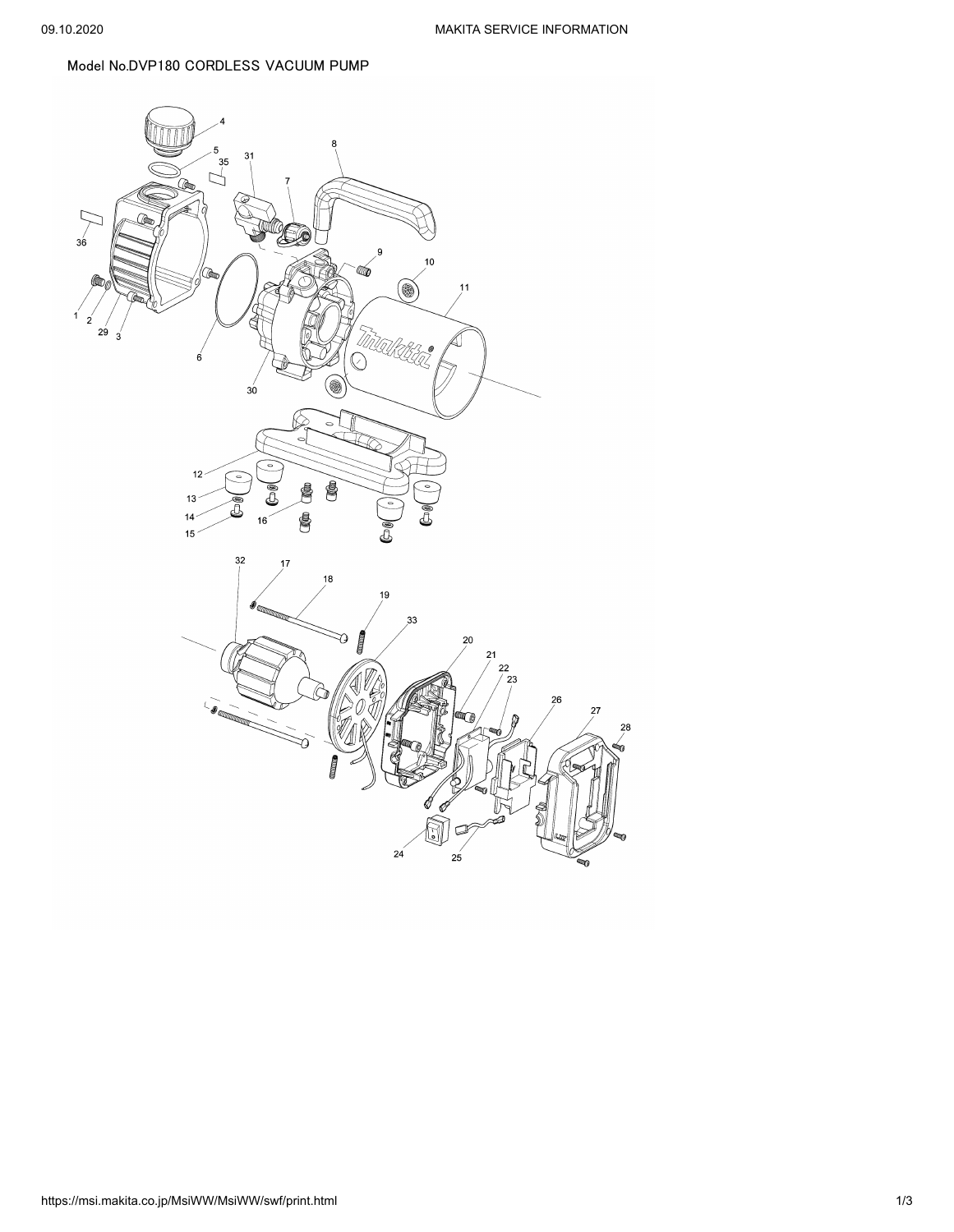Model No.DVP180 CORDLESS VACUUM PUMP

|                  |            |                                                              |       |                         |        |  | Артикул Детали Описание Замена Количество New/Old Продажи Закупка Примечание |
|------------------|------------|--------------------------------------------------------------|-------|-------------------------|--------|--|------------------------------------------------------------------------------|
| 001              | AS000VP009 | <b>DRAIN PLUG</b><br>M8X12                                   |       | 1                       |        |  |                                                                              |
| 002              | AS000VP010 | O-RING 10X2.5                                                |       | $\mathbf{1}$            |        |  |                                                                              |
| 003              | AS000VP011 | <b>HEXAGON BOLT</b><br>M5X16                                 |       | 4                       |        |  |                                                                              |
| 004              | AS000VP012 | OIL<br>FILL/EXHAUST<br>CAP                                   |       | $\mathbf{1}$            |        |  |                                                                              |
| D <sub>10</sub>  |            | <b>INC. 5</b>                                                |       |                         |        |  |                                                                              |
| 005              | AS000VP013 | O-RING 26X2.2                                                |       | $\mathbf{1}$            |        |  |                                                                              |
| 006              | AS000VP014 | O-RING 95X3.1                                                |       | $\mathbf{1}$            |        |  |                                                                              |
| 007              | AS000VP017 | <b>INLET PORT CAP</b><br>(5/16'')                            |       | $\mathbf{1}$            |        |  |                                                                              |
| 008              | AS000VP018 | <b>HANDLE</b>                                                |       | $\mathbf{1}$            |        |  |                                                                              |
| 009              | AS000VP019 | <b>HEXAGON BOLT</b><br>M5X8                                  |       | $\mathbf{1}$            |        |  |                                                                              |
| 010              | AS000VP020 | <b>INLET PORT CAP</b>                                        |       | $\overline{2}$          |        |  |                                                                              |
| 011              |            | AS00VP021M   MOTOR HOUSING                                   |       | 1                       |        |  |                                                                              |
| 012              | AS000VP022 | <b>BASE</b>                                                  |       | $\mathbf{1}$            |        |  |                                                                              |
| 013              | AS000VP023 | <b>RUBBER BASE</b>                                           |       | 4                       |        |  |                                                                              |
| 014              | AS000VP024 | <b>WASHER</b><br>4.5X12X1.0                                  |       | 4                       |        |  |                                                                              |
| 015              | AS000VP025 | <b>TAPPING SCREW</b><br>M4X1                                 |       | 4                       |        |  |                                                                              |
| 016              | AS000VP026 | <b>HEXAGON BOLT</b><br>(W/WAHSER)<br>M5X16                   |       | 3                       |        |  |                                                                              |
| 017              | AS000VP027 | <b>SPRING WASHER</b><br>M5                                   |       | $\overline{2}$          |        |  |                                                                              |
| 018              | AS000VP028 | PAN HEAD<br>SCREW M5X100                                     |       | $\overline{\mathbf{c}}$ |        |  |                                                                              |
| 019              | AS000VP029 | <b>CARBON BRUSH</b><br><b>SPRING</b>                         |       | $\overline{2}$          |        |  |                                                                              |
| 020              | AS000VP030 | <b>BATTERY</b><br>HOLDER (FRONT)                             |       | $\mathbf{1}$            |        |  |                                                                              |
| 021              | AS000VP033 | <b>HEXAGON BOLT</b><br>M5X10                                 |       | $\overline{\mathbf{c}}$ | $\ast$ |  |                                                                              |
| $021 - 1$        | AS000VP066 | <b>HEXAGON BOLT</b><br>M5X12                                 | $\lt$ | 2                       |        |  |                                                                              |
| 022              | AS000VP034 | <b>CIRCUIT BOARD</b>                                         |       | 1                       |        |  |                                                                              |
| 023              | AS000VP035 | <b>TAPPING SCREW</b><br>M3X10                                |       | $\overline{2}$          |        |  |                                                                              |
| 024              | AS000VP036 | POWER SWITCH                                                 |       | 1                       |        |  |                                                                              |
| 025              | AS000VP037 | <b>LEAD WIRE</b>                                             |       | $\mathbf{1}$            |        |  |                                                                              |
| 026              | 643899-6   | <b>TERMINAL</b>                                              |       | 1                       |        |  |                                                                              |
| 027              | AS00VP039K | BATTERY<br>HOLDER (REAR)                                     |       | 1                       |        |  |                                                                              |
| 028              | AS000VP035 | <b>TAPPING SCREW</b><br>M3X10                                |       | 4                       |        |  |                                                                              |
| 029              | AS0VP008MK | OIL TANK ASS'Y                                               |       | 1                       |        |  |                                                                              |
| 030              | AS00VP015M | <b>PUMP ASS'Y</b>                                            |       | 1                       |        |  |                                                                              |
| 031              | AS000VP016 | <b>INTAKE SHUT-</b><br>OFF VALVE                             |       | 1                       |        |  |                                                                              |
| 032              | AS000VP031 | <b>ARMATURE</b>                                              |       | 1                       |        |  |                                                                              |
| 033              | AS000VP032 | <b>MOTOR COVER</b><br>(REAR)                                 |       | 1                       |        |  |                                                                              |
| C10              | AS00VP071E | <b>WIRE KIT &amp;</b><br><b>BRUSH/NOISE</b><br><b>FILTER</b> |       | 1                       |        |  |                                                                              |
| 035              | AS00SS0306 | <b>CAUTION LABEL</b><br>(OIL)                                |       | 1                       |        |  |                                                                              |
| 036              | AS00SS0305 | <b>CAUTION LABEL</b><br>(HEAT)                               |       | 1                       |        |  |                                                                              |
| A02              | AS0Y06110K | <b>ADAPTER</b>                                               |       | 1                       |        |  |                                                                              |
| A03              | AS00XP808M | <b>VACUUM GAUGE</b>                                          |       | 1                       |        |  |                                                                              |
| A04              | AS000AI158 | <b>HOSE PACKING (6</b><br>PCS)                               |       | 1                       |        |  |                                                                              |
| F <sub>0</sub> 1 | AS00VP050M | <b>VACUUM PUMP</b><br>OIL                                    |       | $\mathbf{1}$            |        |  |                                                                              |

Please order the parts with part number.  $\blacksquare$